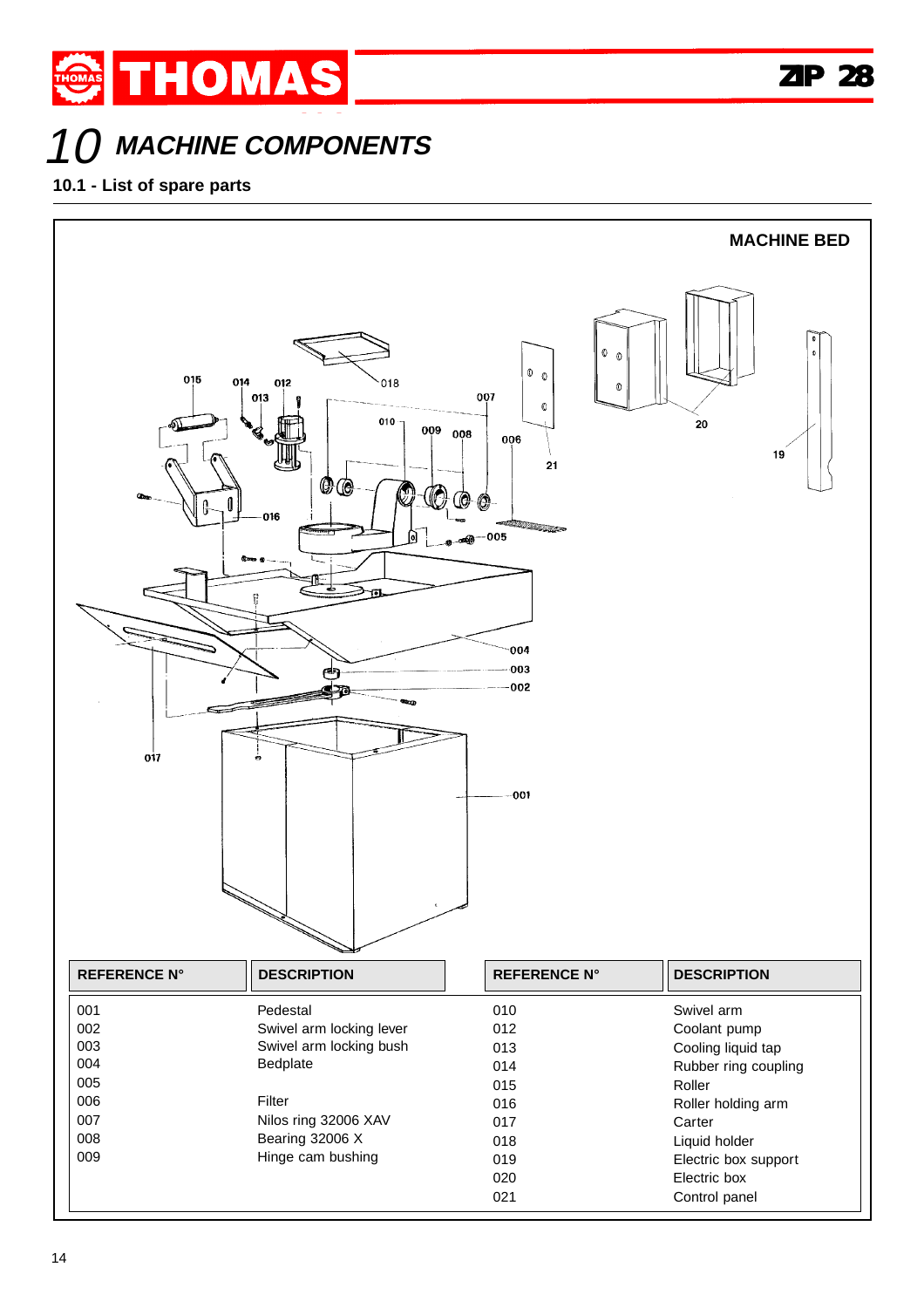

**ZIP 28 ZIP 28**



| 102 | Linear vice                | 112 |                            |
|-----|----------------------------|-----|----------------------------|
| 103 | Rapid locking spring       | 113 | Vice jaw                   |
| 104 | Straight vice screw        | 114 | Vice lever bushing         |
| 105 | Saw frame arm rotation pin | 115 | Rapid locking vice lever   |
| 106 |                            | 116 |                            |
| 107 | Bar-stop rod               | 117 | 51106 bearing              |
| 108 | Bar-stop                   | 118 | Rapid locking lever washer |
| 109 | Bar-stop push rod          | 119 | Vice handwheel             |
|     |                            | 120 | Handwheel washer           |
|     |                            |     |                            |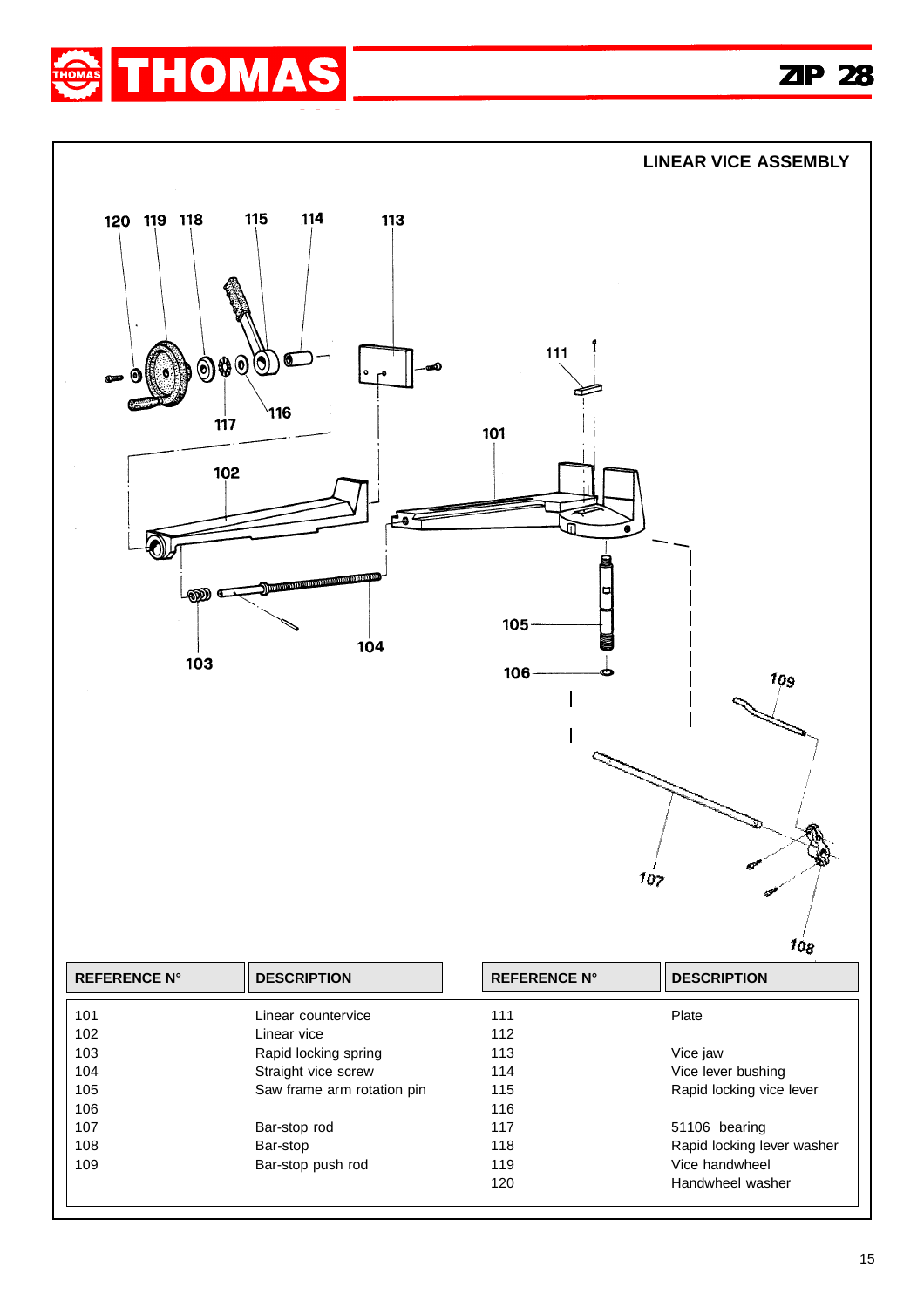



| zuo        | vvasner                         | ື   | .                             |
|------------|---------------------------------|-----|-------------------------------|
| 209        | Motor                           | 234 | Flywheel guard fastening knob |
| 210        | Reduction unit                  | 235 | Blade left-hand quard         |
| 212        | Motor/reduction unit flywheel   | 236 | Flywheel guard                |
|            | shaft                           | 237 | Motor flywheel washer         |
| 213        | Key 8 x 7 x 50                  | 238 | Motor flywheel                |
| 214        | Key 8 x 7 x 25                  | 239 | Guard airtight microswitch    |
| 215        | Radial bearing 6206-Z           | 240 | Motor flywheel guard          |
| 216        | Two-way distributor             | 241 | Blade right-hand guard        |
| 217<br>218 | Mobile rod locking dowel        | 242 | Blade quide head fixed rod    |
| 219        |                                 | 243 | Blade additional protection   |
| 220        | Band tightening slide gib       | 244 | Blade guide fixed block       |
| 221        | Transmission flywheel pin       | 245 | 1/8" rubber holder coupling   |
| 222        | Blade tightening slide          | 246 | Blade guide fixed pad         |
| 223        | Blade tightening slide threaded | 247 | Blade guide adjustable pad    |
| 224        | rod<br>Belleville washer        | 248 | Short eccentric pin           |
|            | Ø 16,3/31,5x1,75                | 249 | Long eccentric pin            |
| 225        | Blade tightening handwheel      | 250 | Bearing 608 2RS               |
| 226        | Blade quide head movable rod    | 251 |                               |
| 227        | Handgrip                        | 252 | Adjustment blade guide block  |
|            |                                 |     |                               |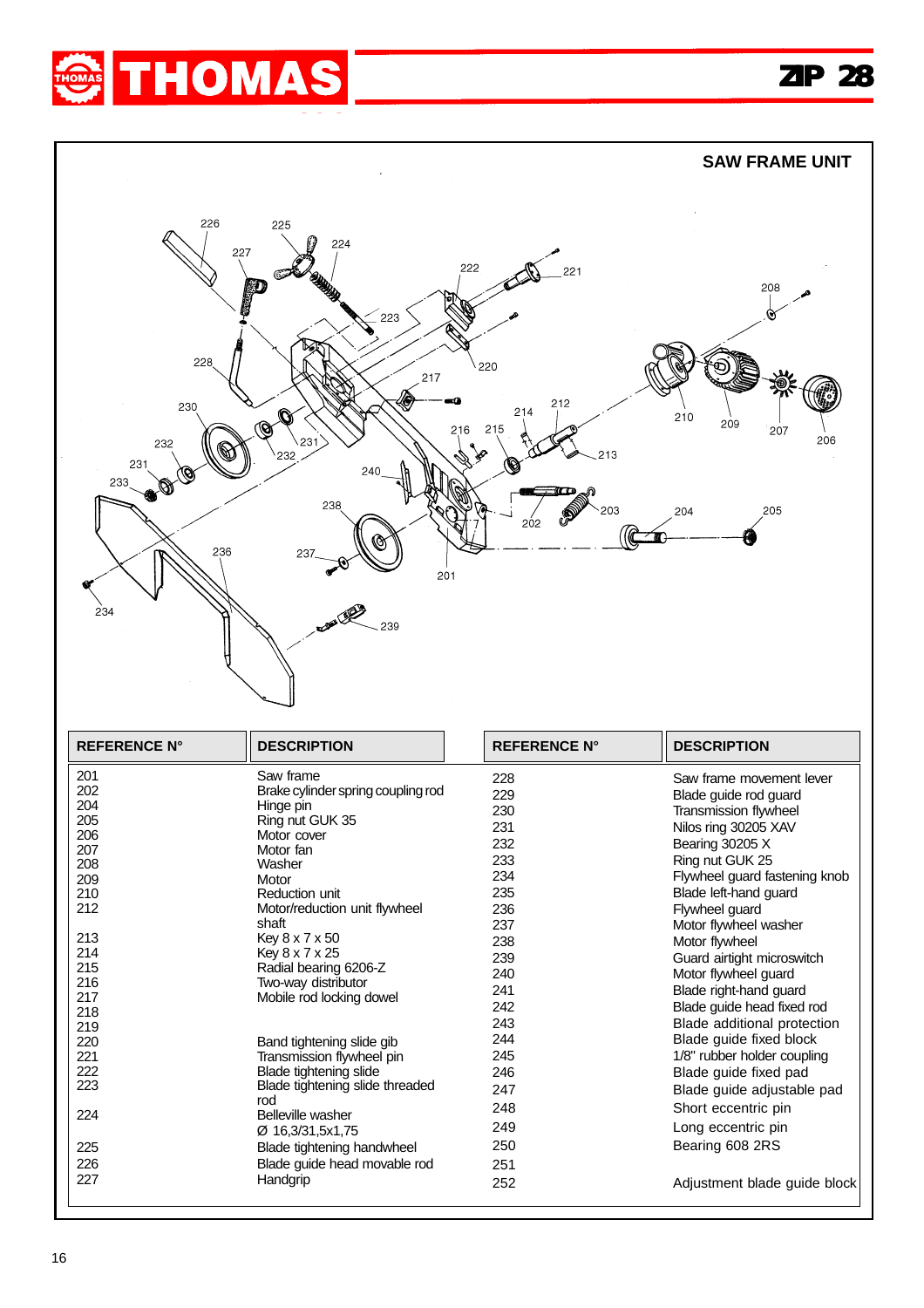



## **ADJUSTMENT BLADE GUIDE BLOCK**